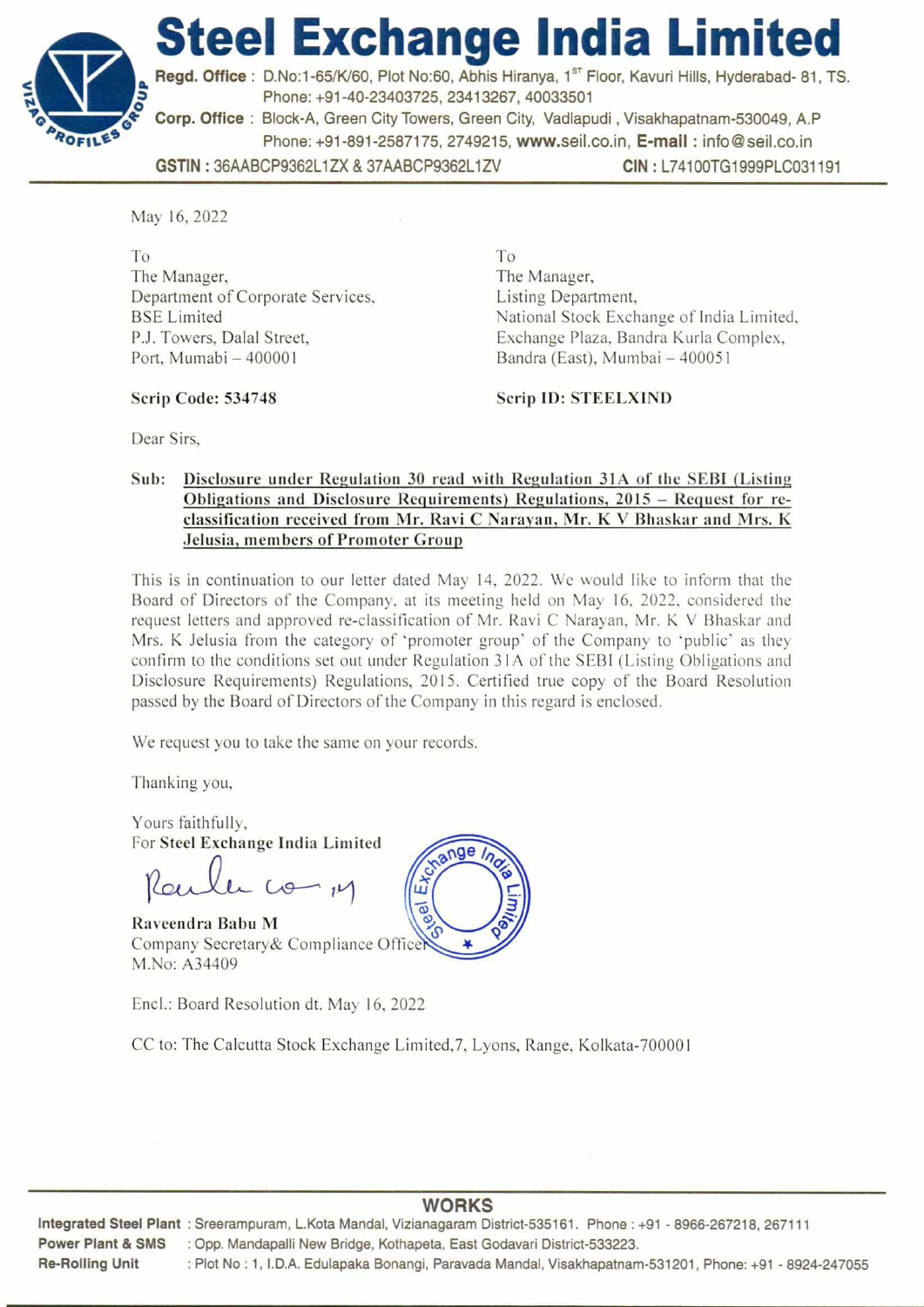**Steel Exchange India Limited** 



Regd. Office : D.No:1-65/K/60, Plot No:60, Abhis Hiranya, 1<sup>st</sup> Floor, Kavuri Hills, Hyderabad- 81, TS. Phone: +91-40-23403725, 23413267, 40033501

**4-Corp. Office :** Block-A, Green City Towers, Green City, Vadlapudi , Visakhapatnam-530049, A.P Phone: +91-891-2587175, 2749215, www.seil.co.in, E-mail : info@seil.co.in

GSTIN : 36AABCP9362L1ZX & 37AABCP9362L1ZV CIN : L74100TG1999PLC031191

### **CERTIFIED TRUE COPY OF THE RESOLUTION PASSED BY THE BOARD OF DIRECTORS OF STEEL EXCHANGE INDIA LIMITED HELD ON MONDAY THE 16TH DAY OF MAY, 2022 AT 5:00 P.M. THROUGH VIDEO CONFERENECE (VC)**

### **To consider the reclassification of the Promoter Group of the Company**

The Chairman informed that pursuant to Regulation 31A of the SEBI (Listing Obligations and Disclosure Requirements) Regulations, 2015 as amended (the "LODR Regulations"), the Board has received requests from the below mentioned members of Promoter Group for reclassification.

| $S$ No. | Name of the Shareholder | No of Shares | $%$ of Shareholding |
|---------|-------------------------|--------------|---------------------|
|         | Ravi C Narayan          | 2, 11, 504   |                     |
|         | K V Bhaskar             | 1.46.328     |                     |
|         | K Jelusia               | .13,636      |                     |

Thereafter the request letters received from above mentioned members of Promoter Group is placed before the Board. The Board analysed the request letters received from the said members of Promoter Group in this regard and basis the reasons stated in these request letters and fulfilment of all the pre-conditions to seek re-classification under the Regulation 31A of the LODR Regulations, the members of the Board were of the view that applications for reclassification from Promoter & Promoter Group to Public be accepted and applications be made by the Company to BSE Limited,National Stock Exchange of India Limited and/or to any other authority for their approval, as may be necessary. Members of the Board then passed the following resolutions unanimously:

**"RESOLVED THAT** pursuant to Regulation 3IA of the Securities and Exchange Board of India (Listing Obligations and Disclosure Requirements) Regulations, 2015 and subject to approval from the Stock Exchanges and such other authorities as may be required and pursuant to other laws and regulations, as may be applicable from time to time (including any statutory modifications or re-enactments thereof for the time being in force), the approval of the Board be and is hereby accorded to the re-classification of below mentioned members from the "Promoter and Promoter Group" Category to the "Public" Category in the shareholding of the Company."

| S No   Name of the Shareholder | No of Shares | % Of Shareholding |
|--------------------------------|--------------|-------------------|
| Ravi C Narayan                 | 2, 11, 504   |                   |
| K V Bhaskar                    | 1,46,328     |                   |
| K Jelusia                      | .13.636      |                   |



## **WORKS**

**Integrated Steel Plant :** Sreerampuram, L.Kota Mandal, Vizianagaram District-535161. Phone : +91 - 8966-267218, 267111 **Power Plant & SMS :** Opp. Mandapalli New Bridge, Kothapeta, East Godavari District-533223. **Re-Rolling Unit :** Plot No : 1, I.D.A. Edulapaka Bonangi, Paravada Mandal, Visakhapatnam-531201, Phone: +91 - 8924-247055